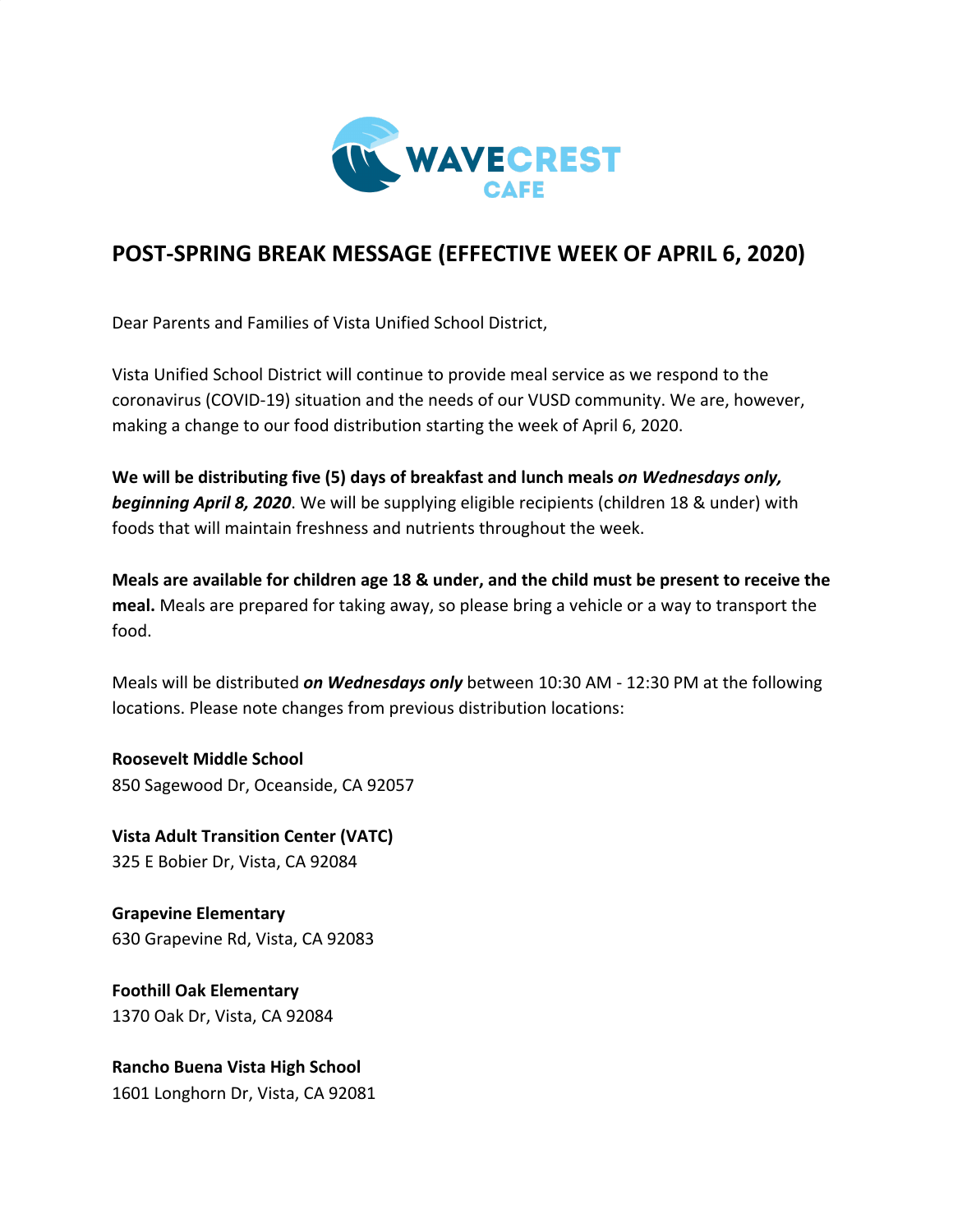### **\*\*\*\*\* ADDITIONAL SERVING LOCATION /TIMES \*\*\*\*\***

**Boys & Girls Club of Vista**

410 W California Ave, Vista, CA 92083

### **Boys & Girls Club of Vista will serve between 11AM - 12PM (noon)**

The service at this location will be the same: Five (5) days of breakfast & lunch meals distributed at once on Wednesdays. Children must be present to receive meals.

#### **Why One Day Per Week?**

This approach is being taken to care for the safety of our community as well as the safety of our staff. By limiting contact we are working to help 'flatten the curve' of the COVID 19 outbreak while still providing essential services for our community. We are expanding the window of availability in each location to accommodate the single-day distribution.

Menus will be posted at [www.WaveCrestCafe.com.](http://www.wavecrestcafe.com/) We will post updates to the website as well as our social media channels:

[Facebook](https://www.facebook.com/wavecrestcafe/) **[Twitter](https://www.twitter.com/wavecrestcafe/)** [Instagram](https://www.instagram.com/wavecrest_cafe/)

If you have questions, please contact our Child Nutrition Services Department at (760) 726-2170 x 92400.

Sincerely,

Jamie Phillips, SNS Director, Child Nutrition Services Vista Unified School District

This institution is an equal opportunity provider. Esta institución es un empleador con igualidad de oportunidades.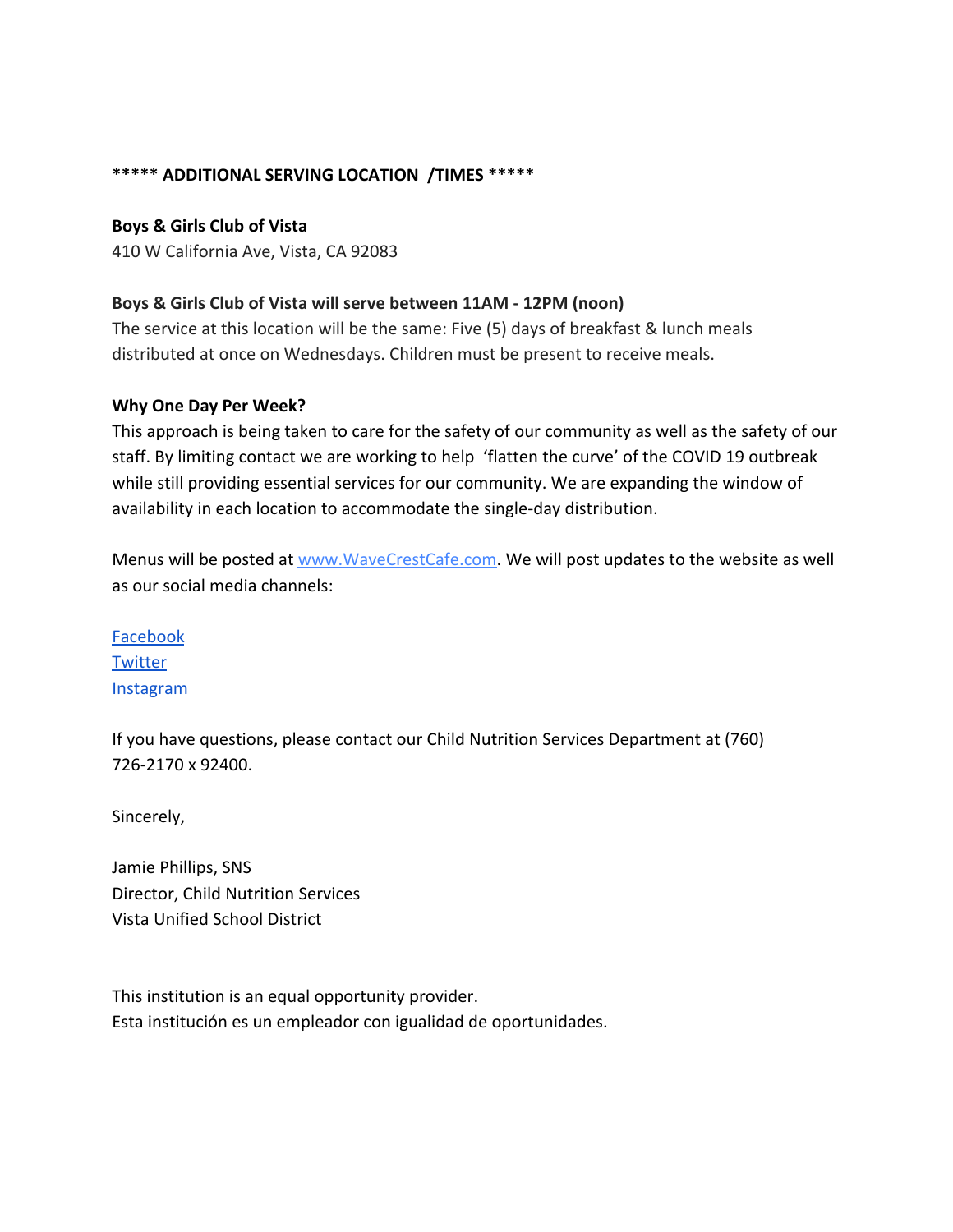

# **MENSAJE DESPUÉS DE LAS VACACIONES DE PRIMAVERA (ENTRA EN VIGENCIA A PARTIR DE LA SEMANA DEL 6 DE ABRIL DE 2020)**

Estimados padres de familia de Vista Unified School District,

El Distrito Escolar Unificado de Vista (VUSD, por sus siglas en inglés) continuará ofreciendo servicios de comida conforme respondemos a la situación del coronavirus (COVID-19) y las necesidades de nuestra comunidad VUSD. Sin embargo, habrá cambios en la distribución de la comida a partir de la semana del 6 de abril de 2020.

**Estaremos distribuyendo cinco (5) días de desayunos y almuerzos** *solamente los miércoles* **comenzando el** *8 de abril de 2020.* Le suministraremos a los recipientes, que cumplan con los requisitos (niños de 18 años o menores ), comidas que mantendrán la frescura y los nutrientes durante la semana.

**Las comidas están disponibles para los niños de 18 años o menores, quienes deben estar presentes para recibir la comida.** Las comidas están preparadas para llevar, de modo que por favor vengan en auto o preparados para poder transportar la comida.

Las comidas serán distribuidas **los miércoles solamente** entre las 10:30 AM - 12:30 PM en las siguientes ubicaciones. Por favor tengan en cuenta que estos son **nuevos puntos de distribución**:

**Roosevelt Middle School** 850 Sagewood Dr, Oceanside, CA 92057

**Vista Adult Transition Center (VATC)** 325 E Bobier Dr, Vista, CA 92084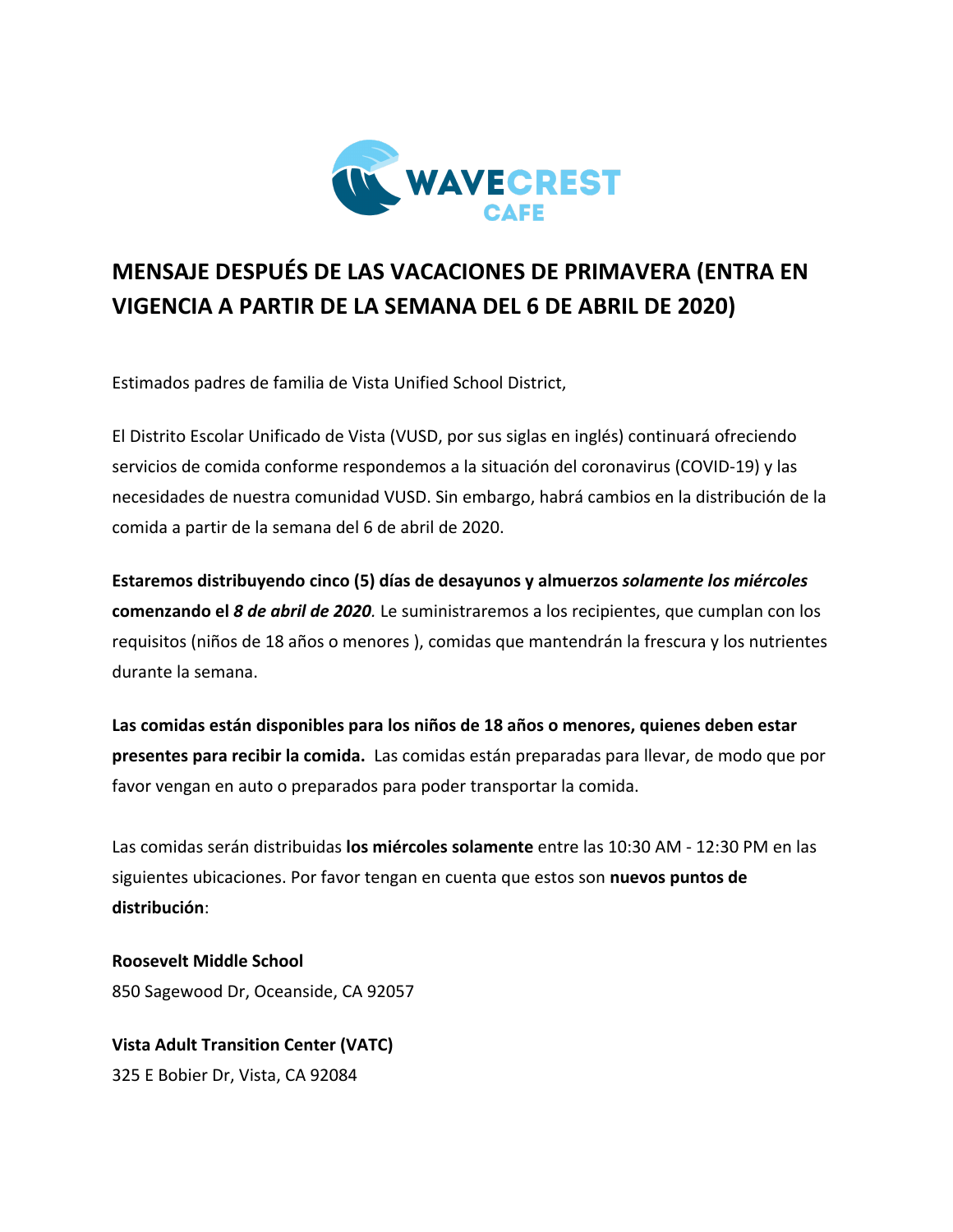### **Grapevine Elementary** 630 Grapevine Rd, Vista, CA 92083

**Foothill Oak Elementary** 1370 Oak Dr, Vista, CA 92084

**Rancho Buena Vista High School** 1601 Longhorn Dr, Vista, CA 92081

### **\*\*\*\*\*LUGARES ADICIONALES DE SERVICIOS /HORARIOS \*\*\*\*\***

### **Boys & Girls Club of Vista**

410 W California Ave, Vista, CA 92083

### **Boys & Girls Club of Vista servirá entre las 11AM - 12PM (mediodía)**

El servicio en esta ubicación será igual: Cinco (5) días de desayunos y almuerzos distribuidos solo una vez los miércoles. Los niños deben estar presentes para recibir las comidas.

### **¿Por qué una vez por semana?**

Se está implementando este método para resguardar la seguridad de nuestra comunidad y de nuestro personal escolar. Al limitar el contacto, ayudamos a <<frenar la curva>> de la COVID 19 y podemos continuar proporcionando los servicios esenciales a nuestra comunidad. Estamos ampliando el periodo de entrega en cada ubicación para facilitar la distribución en un solo día.

Los menús estarán disponibles en [www.WaveCrestCafe.com.](http://www.wavecrestcafe.com/) Publicaremos noticias en los sitios web al igual que en los canales de medios sociales:

[Facebook](https://www.facebook.com/wavecrestcafe/) **[Twitter](https://www.twitter.com/wavecrestcafe/)** [Instagram](https://www.instagram.com/wavecrest_cafe/)

Si tienen preguntas, por favor comuníquense con el Departamento de Servicios de Nutrición Infantil al (760) 726-2170 x 92400.